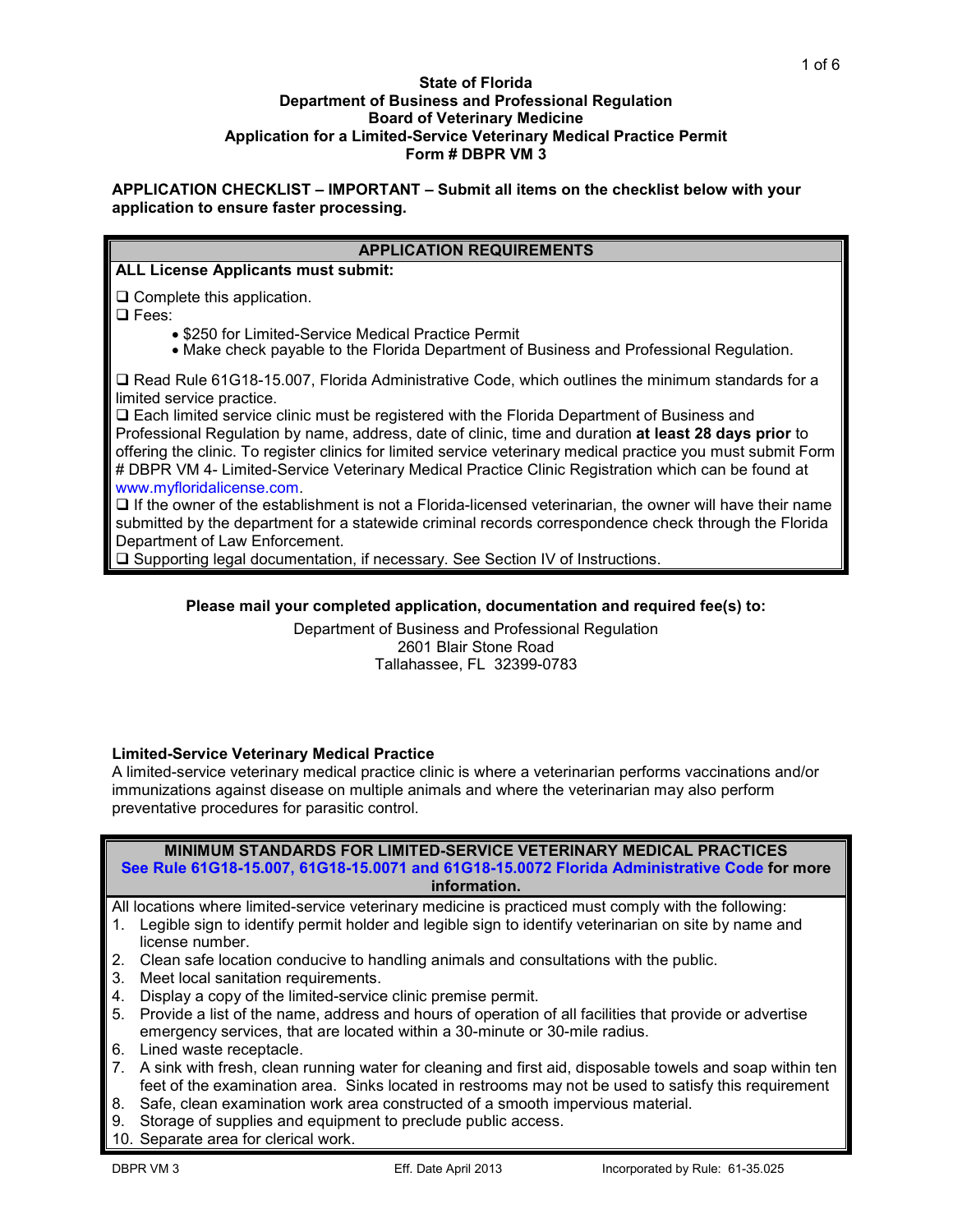|                                                                             | MINIMUM STANDARDS FOR LIMITED SERVICE VETERINARY MEDICAL PRACTICES<br>See Rule 61G18-15.007, 61G18-15.0071 and 61G18-15.0072 Florida Administrative Code for more<br>information. |  |  |  |  |  |  |  |
|-----------------------------------------------------------------------------|-----------------------------------------------------------------------------------------------------------------------------------------------------------------------------------|--|--|--|--|--|--|--|
|                                                                             | 11. Proper handling of vaccinations, biologics, pharmaceuticals and supplies:                                                                                                     |  |  |  |  |  |  |  |
|                                                                             | a. Facilities must be provided for proper storage, safekeeping and preparation of pharmaceuticals in                                                                              |  |  |  |  |  |  |  |
|                                                                             | accordance with federal, state and local laws.                                                                                                                                    |  |  |  |  |  |  |  |
|                                                                             | b. Controlled substances must be kept in a locking, secure cabinet for storage.                                                                                                   |  |  |  |  |  |  |  |
|                                                                             | Accurate controlled substance log must be maintained.<br>C.                                                                                                                       |  |  |  |  |  |  |  |
|                                                                             | All pharmaceuticals and biologics maintained at the temperature recommended by the<br>d.                                                                                          |  |  |  |  |  |  |  |
|                                                                             | manufacturer in a refrigeration device that is powered by a stable energy source and is capable of<br>maintaining a constant temperature.                                         |  |  |  |  |  |  |  |
|                                                                             | 12. Equipment must be of the type and quality to provide for the delivery of immunization and                                                                                     |  |  |  |  |  |  |  |
|                                                                             | parasiticides in the best interest of the patient and with the safety of the public.                                                                                              |  |  |  |  |  |  |  |
|                                                                             | 13. Each limited-service clinic must have the capacity to render emergency care for hypersensitivity                                                                              |  |  |  |  |  |  |  |
|                                                                             | reaction, anaphylaxis and immediate emergency care of injury to the animals in attendance at the                                                                                  |  |  |  |  |  |  |  |
|                                                                             | clinic.                                                                                                                                                                           |  |  |  |  |  |  |  |
|                                                                             | 14. Sanitation equipment and solutions.                                                                                                                                           |  |  |  |  |  |  |  |
|                                                                             | 15. Proper bio-medical waste handling equipment, registration and procedures.                                                                                                     |  |  |  |  |  |  |  |
|                                                                             | 16. Clinics held for longer than four hours in any one day for any single location within the two week                                                                            |  |  |  |  |  |  |  |
|                                                                             | period must meet the following:                                                                                                                                                   |  |  |  |  |  |  |  |
|                                                                             | The limited service clinic must be held inside a climate controlled building which meet all local<br>a.                                                                           |  |  |  |  |  |  |  |
|                                                                             | building and life safety ordinances;                                                                                                                                              |  |  |  |  |  |  |  |
|                                                                             | The limited service clinic provider has been operating in such capacity in this State for no less<br>b.                                                                           |  |  |  |  |  |  |  |
|                                                                             | than five years.                                                                                                                                                                  |  |  |  |  |  |  |  |
|                                                                             | The limited service clinic provider has not had their license either suspended or revoked in this or<br>C.                                                                        |  |  |  |  |  |  |  |
|                                                                             | any other state;<br>The limited service clinic provider possesses professional liability coverage in the amount of<br>d.                                                          |  |  |  |  |  |  |  |
|                                                                             | \$1,000,000 for each occurrence and \$2,000,000 in the aggregate as well as an umbrella policy of                                                                                 |  |  |  |  |  |  |  |
|                                                                             | \$3,000,000 for each occurrence and \$3,000,000 in the aggregate.                                                                                                                 |  |  |  |  |  |  |  |
|                                                                             | All information required must be made available in electronic format within 24 hours of operation.<br>е.                                                                          |  |  |  |  |  |  |  |
|                                                                             | The following information must be posted on, or adjacent to, the entrance of the building where<br>f.                                                                             |  |  |  |  |  |  |  |
|                                                                             | the clinic was held for forty-eight hours after the conclusion of the clinic:                                                                                                     |  |  |  |  |  |  |  |
| The telephone number where emergency veterinary care can be obtained;<br>i. |                                                                                                                                                                                   |  |  |  |  |  |  |  |
|                                                                             | The name and address of where a client can secure a copy of the patient's records;<br>ii.                                                                                         |  |  |  |  |  |  |  |
|                                                                             | iii.<br>A phone number for consultation or referral for follow-up care and treatment in case of                                                                                   |  |  |  |  |  |  |  |
|                                                                             | adverse reaction or failure of the regimen of therapy.                                                                                                                            |  |  |  |  |  |  |  |

adverse reaction or failure of the regimen of therapy.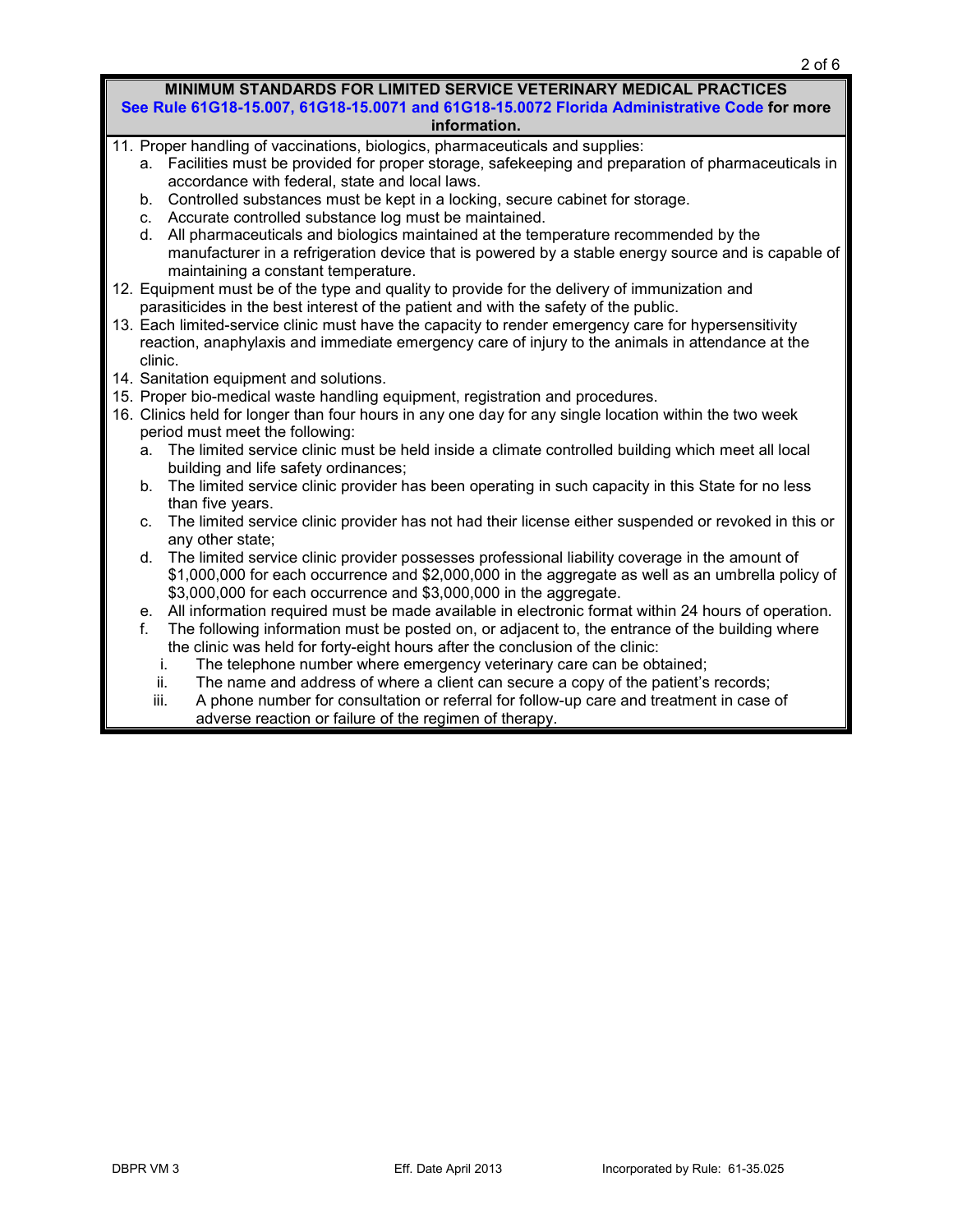### **State of Florida Department of Business and Professional Regulation Board of Veterinary Medicine Application for a Limited-Service Veterinary Medical Practice Permit Form # DBPR VM 3 [2603/1030]**

If you have any questions or need assistance in completing this application, please contact the Department of Business and Professional Regulation, Customer Contact Center, at **850.487.1395**. *For additional information see the Instructions at the end of this application.*

### **Section I – Permit Ownership (Applicant) Information**

|                                                                                                                           | PERMIT OWNERSHIP INFORMATION |                        |
|---------------------------------------------------------------------------------------------------------------------------|------------------------------|------------------------|
| Name                                                                                                                      |                              |                        |
| Date of Birth (MM/DD/YYYY)                                                                                                | Social Security Number*      |                        |
| Gender<br>$\square$ Male<br>$\Box$ Female                                                                                 | Race (Optional)              |                        |
| <b>Street Address</b>                                                                                                     |                              |                        |
| City                                                                                                                      | State                        | Zip Code (+4 optional) |
| Do you hold a current and active license to practice Veterinary Medicine? $\Box$ YES<br>If "YES", provide license number: |                              | $\Box$ NO              |

NOTE: In accordance with Section 474.215(8), Florida Statutes, any person who is not a veterinarian licensed under this chapter, but who desires to own and operate a veterinary medical establishment, will have their name submitted by the department for a statewide criminal records correspondence check through the Department of Law Enforcement.

\* The disclosure of your Social Security number is mandatory on all professional and occupational license applications, is solicited by the authority granted by 42 U.S.C. §§ 653 and 654, and will be used by the Department of Business and Professional Regulation pursuant to §§ 409.2577, 409.2598, 455.203(9), and 559.79(3), Florida Statutes, for the efficient screening of applicants and licensees by a Title IV-D child support agency to assure compliance with child support obligations. It is also required by § 559.79(1), Florida Statutes, for determining eligibility for licensure and mandated by the authority granted by 42 U.S.C. § 405(c)(2)(C)(i), to be used by the Department of Business and Professional Regulation to identify licensees for tax administration purposes.

### **Section II** – **Permit Information**

| <b>PERMIT INFORMATION</b>       |                                        |  |  |  |  |  |  |  |  |  |
|---------------------------------|----------------------------------------|--|--|--|--|--|--|--|--|--|
| Tax Identification Number:      |                                        |  |  |  |  |  |  |  |  |  |
| Permit Name:                    |                                        |  |  |  |  |  |  |  |  |  |
| Doing Business As (D/B/A):      |                                        |  |  |  |  |  |  |  |  |  |
| <b>CLINIC MAILING ADDRESS</b>   |                                        |  |  |  |  |  |  |  |  |  |
| Street Address or P.O. Box      |                                        |  |  |  |  |  |  |  |  |  |
| City                            | <b>State</b><br>Zip Code (+4 optional) |  |  |  |  |  |  |  |  |  |
| <b>CONTACT INFORMATION</b>      |                                        |  |  |  |  |  |  |  |  |  |
| <b>Telephone Number</b>         | Fax Number                             |  |  |  |  |  |  |  |  |  |
| <b>Email Address</b>            |                                        |  |  |  |  |  |  |  |  |  |
| <b>RESPONSIBLE VETERINARIAN</b> |                                        |  |  |  |  |  |  |  |  |  |
| Name:                           |                                        |  |  |  |  |  |  |  |  |  |
| License Number:                 |                                        |  |  |  |  |  |  |  |  |  |

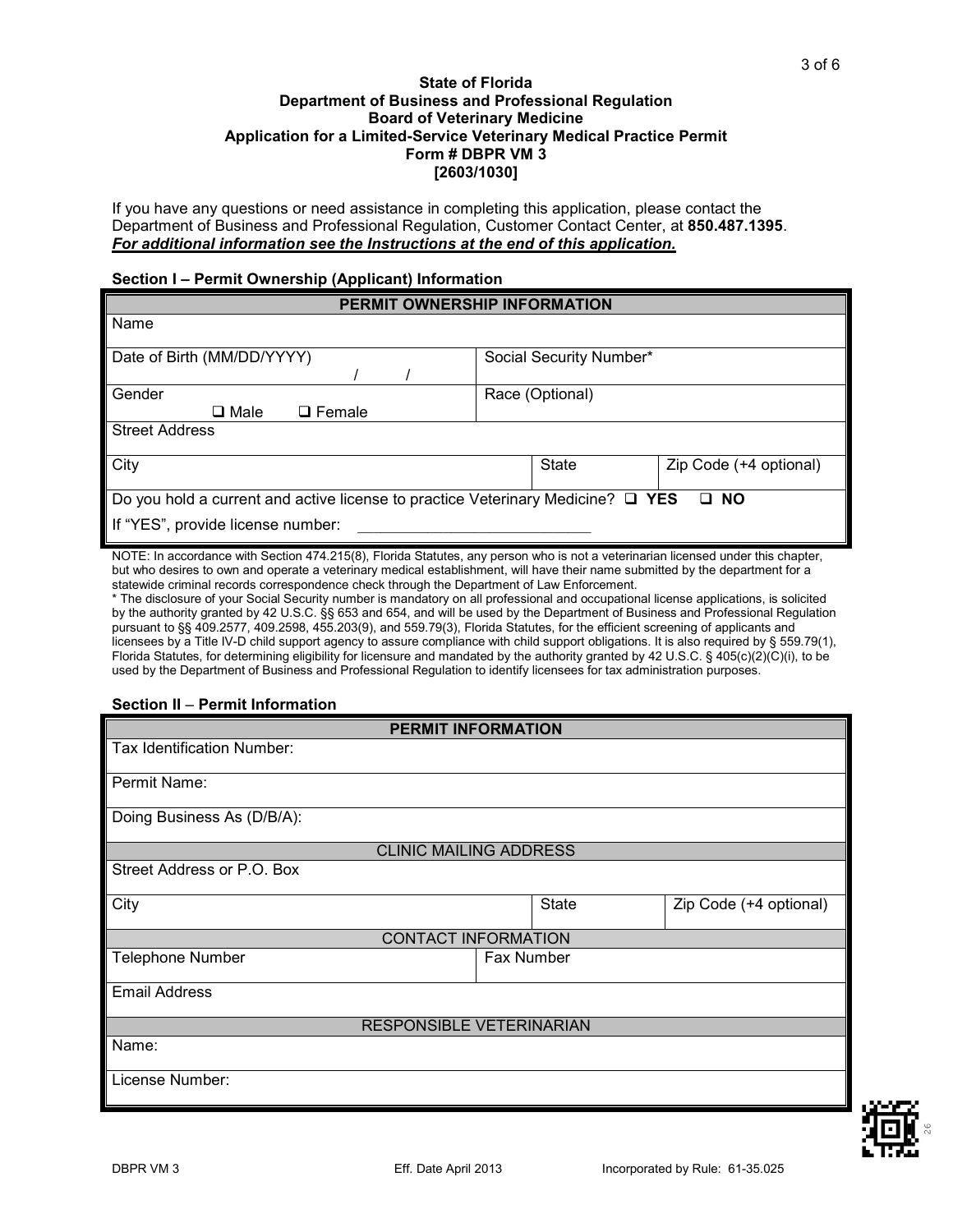# **Section III** – **Minimum Standards for Limited-Service Veterinary Medical Practices**

## **MINIMUM STANDARDS FOR LIMITED-SERVICE VETERINARY MEDICAL PRACTICES**

Does the veterinary premise meet all of the applicable minimum standards for limitedservice veterinary medical practice requirements established in Chapter 61G18-15 of the Florida Administrative Code?

 **YES NO**

# **Section IV(a)** – **Background Question**

| <b>BACKGROUND QUESTIONS</b> |                                                                                                                                                                                                                                                                                                                                                                                                              |      |                                                                                                                                                                                                                                                                                                                                                                                                                                                                                                                                                                                                                                                                                                                                                                                                                                                                                                                                                                                                                                                                                                                                                                                                              |  |  |  |  |  |  |
|-----------------------------|--------------------------------------------------------------------------------------------------------------------------------------------------------------------------------------------------------------------------------------------------------------------------------------------------------------------------------------------------------------------------------------------------------------|------|--------------------------------------------------------------------------------------------------------------------------------------------------------------------------------------------------------------------------------------------------------------------------------------------------------------------------------------------------------------------------------------------------------------------------------------------------------------------------------------------------------------------------------------------------------------------------------------------------------------------------------------------------------------------------------------------------------------------------------------------------------------------------------------------------------------------------------------------------------------------------------------------------------------------------------------------------------------------------------------------------------------------------------------------------------------------------------------------------------------------------------------------------------------------------------------------------------------|--|--|--|--|--|--|
|                             | If you answer "YES" to the question below, please refer to Section IV of Instructions for detailed<br>instructions on providing a complete explanation, including requirements for submitting supporting legal<br>documents. Please complete Section IV (b) if you respond "YES" to question 1. If you have more<br>offenses/incidents to document in Section IV (b), attach additional copies as necessary. |      |                                                                                                                                                                                                                                                                                                                                                                                                                                                                                                                                                                                                                                                                                                                                                                                                                                                                                                                                                                                                                                                                                                                                                                                                              |  |  |  |  |  |  |
| $\mathbf 1$ .               | Yes                                                                                                                                                                                                                                                                                                                                                                                                          | l No | Have you ever been convicted or found guilty of, or entered a plea of nolo<br>contendere or guilty to, regardless of adjudication, a crime in any jurisdiction,<br>or are you currently under criminal investigation? This question applies to any<br>criminal violation of the laws of any municipality, county, state or nation,<br>including felony, misdemeanor and traffic offenses (but not parking, speeding,<br>inspection, or traffic signal violations), without regard to whether you were<br>placed on probation, had adjudication withheld, were paroled, or pardoned. If<br>you intend to answer "NO" because you believe those records have been<br>expunged or sealed by court order pursuant to Section 943.0585 or 943.059,<br>Florida Statutes, or applicable law of another state, you are responsible for<br>verifying the expungement or sealing prior to answering "NO." YOUR<br>ANSWER TO THIS QUESTION MAY BE CHECKED AGAINST LOCAL,<br>STATE AND FEDERAL RECORDS. FAILURE TO ANSWER THIS<br>QUESTION ACCURATELY MAY RESULT IN THE DENIAL OR<br>REVOCATION OF YOUR LICENSE. IF YOU DO NOT FULLY<br>UNDERSTAND THIS QUESTION, CONSULT WITH AN ATTORNEY OR<br>CONTACT THE DEPARTMENT. |  |  |  |  |  |  |

## **Section IV (b) – Explanation(s) for Background Question 1**

| <b>EXPLANATION</b>           |                                                            |  |  |  |  |  |  |
|------------------------------|------------------------------------------------------------|--|--|--|--|--|--|
| Offense                      |                                                            |  |  |  |  |  |  |
| County                       | State                                                      |  |  |  |  |  |  |
| Penalty/Disposition          |                                                            |  |  |  |  |  |  |
| Date of Offense (MM/DD/YYYY) | Have all sanctions been satisfied?<br>$\Box$ Yes $\Box$ No |  |  |  |  |  |  |
| Description                  |                                                            |  |  |  |  |  |  |
|                              |                                                            |  |  |  |  |  |  |
|                              |                                                            |  |  |  |  |  |  |
|                              |                                                            |  |  |  |  |  |  |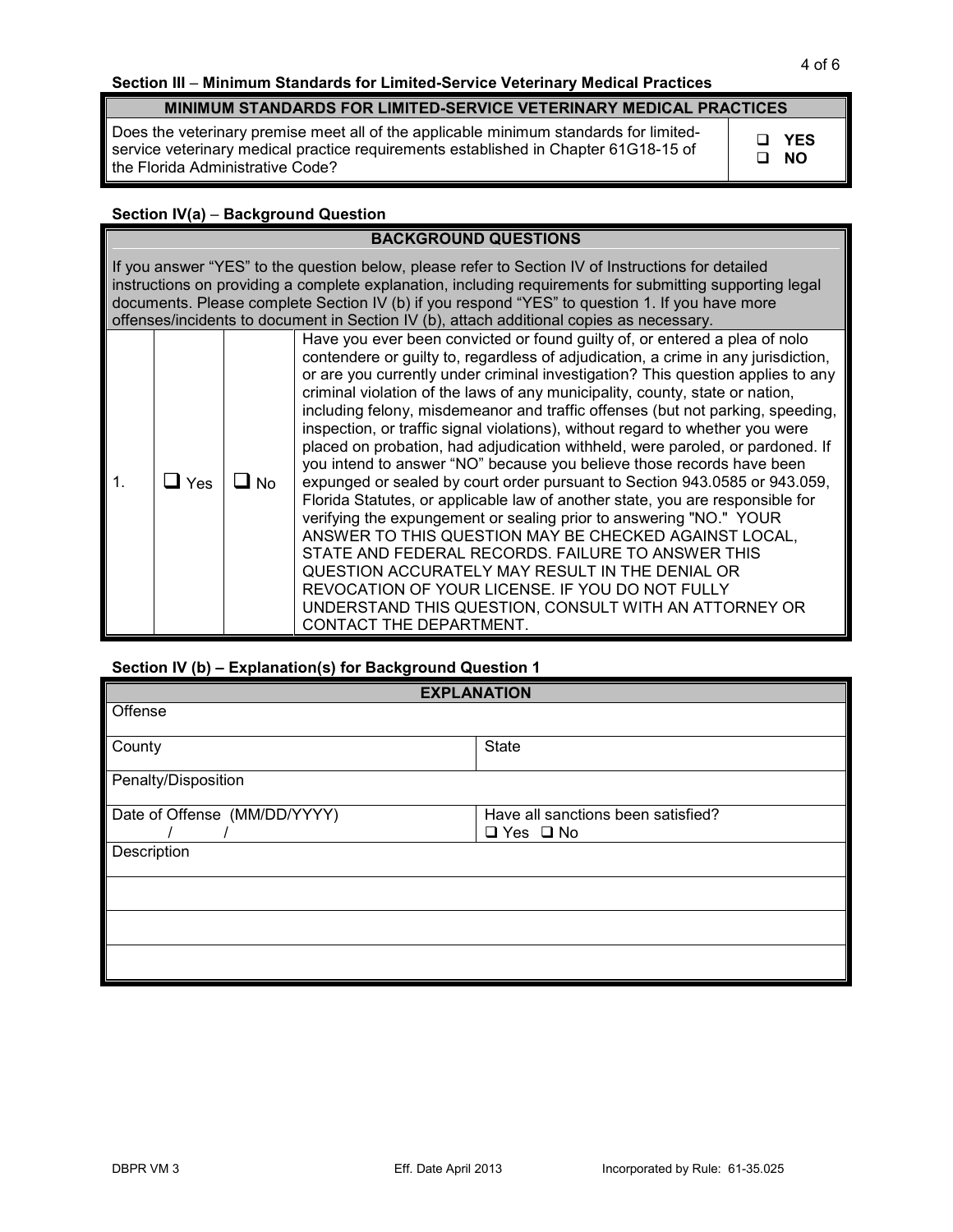### **AFFIRMATION BY WRITTEN DECLARATION**

I certify that I am empowered to execute this application as required by Section 559.79, Florida Statutes. I understand that my signature on this written declaration has the same legal effect as an oath or affirmation. Under penalties of perjury, I declare that I have read the foregoing application and the facts stated in it are true. **I understand that falsification of any material information on this application may result in criminal penalty or administrative action, including a fine, suspension or revocation of the license.**

Signature: Date: Date:

Print Name: